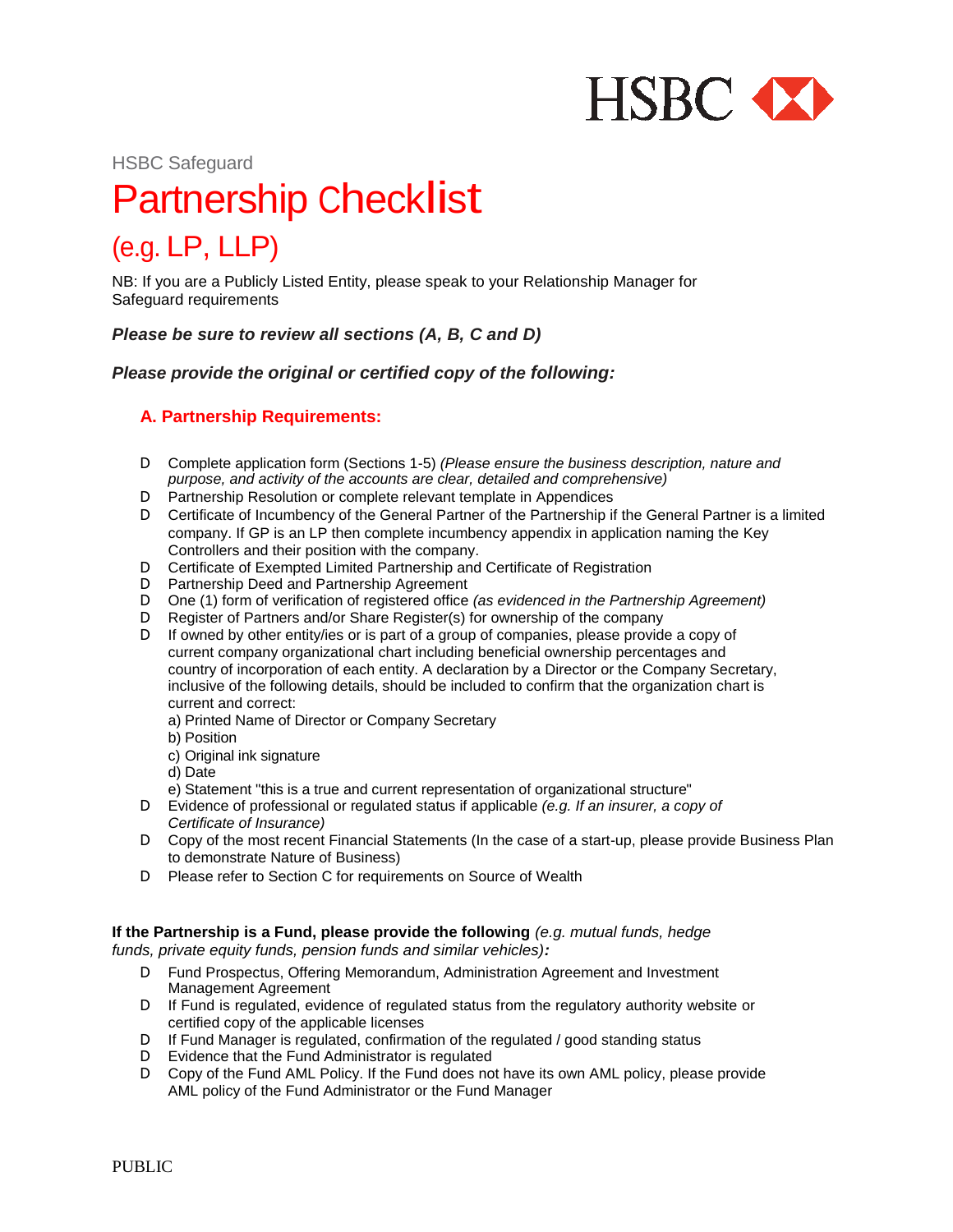#### **If Entity is a Financial Institution (FI) or a non-banking financial institution (NBFI), please also provide the following:**

- **D** A completed NBFI AML questionnaire (only applicable to NBFIs)
- D Confirmation of license or regulated status (eg. Evidence of regulation from a regulatory body website or an extract from a regulatory website that clearly shows the full parent name and the name of the regulator)
- D A completed Wolfsberg questionnaire (only applicable to FIs)

## **B. Involved Party Requirements:**

#### **Individuals who ultimately own 10% or more must provide the following:**

- D Certified copy of valid passport Copy should be clear, focused and identify the subject  $D$  Verification of residential address dated within the last 3 months (utility bill bank statement)
- Verification of residential address dated within the last 3 months (utility bill, bank statement, or lease/rental agreement. Document should be in original form or a certified copy and not printed from an online source
- D All individuals owning 10% or more must complete a Personal Details Form

#### **Entities that own 10% or more must provide the following:**

D Share Register(s) identifying ultimate beneficial owner(s)

- D If the entity is ultimately owned by a publicly listed company, please provide stock exchange and ticker symbol
- D If ultimate beneficial owner is a government entity, further discussion with the Bank will be required
- D If the entity is a trust, please provide an extract of the trust deed inclusive of cover page and relevant pages of trust deed inclusive of signatures which identifies the name of the trust, beneficiaries or class of beneficiaries, trustees, settlors and protectors as applicable Please also *verify* all parties involved (refer to the trust checklist).

#### **Key Controllers (***e.g. General Partners, director/officer of the General Partner Company etc.)* **must provide the following:**

- D Minimum requirement for two (2) *(of which should include the key controllers:* provide a certified copy of valid passport – Copy should be clear, focused and identify the subject
- D Verification of residential address dated within the last 3 months *(utility bill, bank statement, or lease/rental agreement).* Document should be in original form, or a certified copy, and not printed from an online source
- D All Key Controllers of the entity must complete a Personal Details Form
- D If any Key Controller is a legal entity, please provide Share Register, List of key controllers and Identification and Verification of Address for two (2) ultimate beneficial owners.